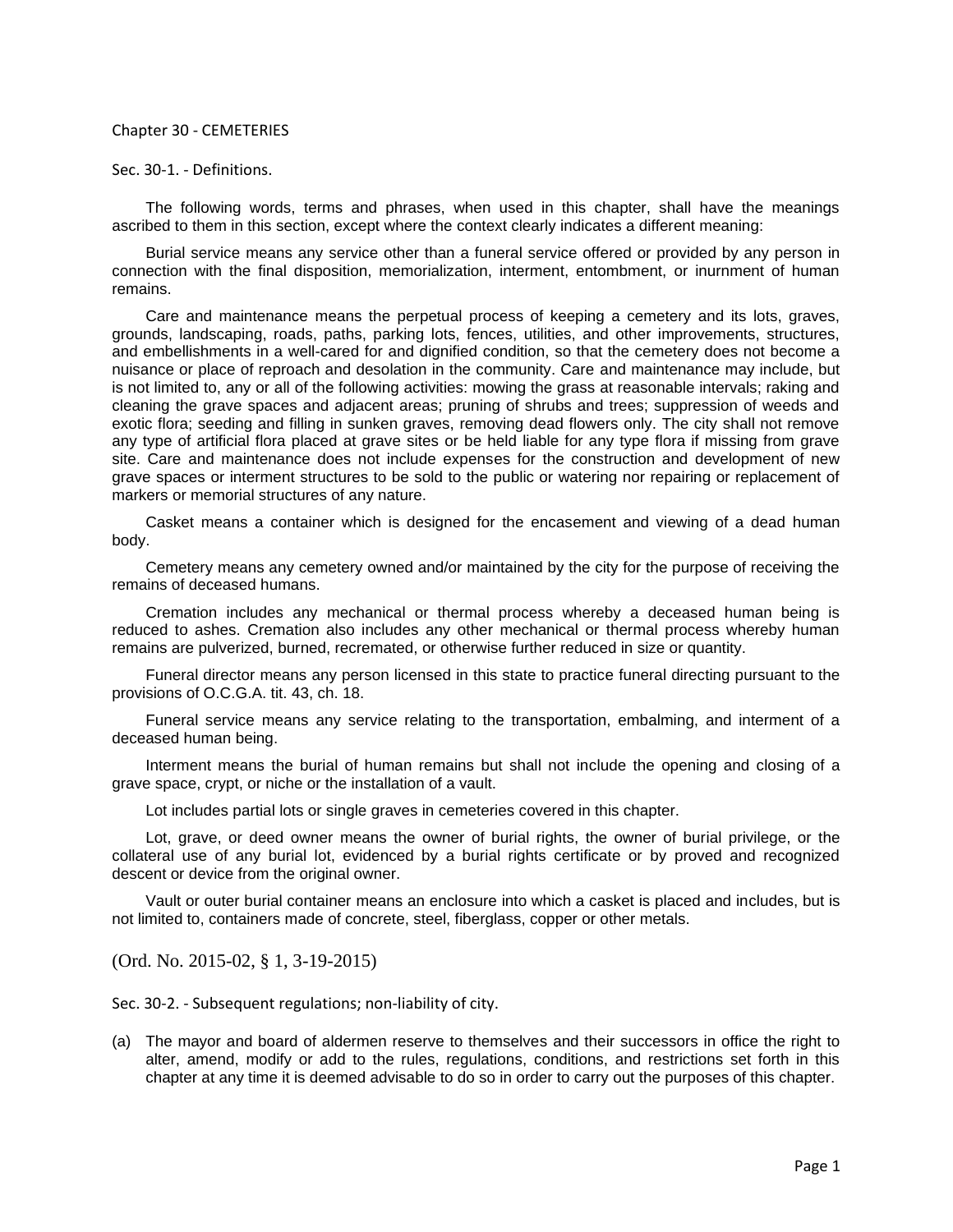(b) There shall be no liability whatsoever, either tort or contractual, on the part of the city, or its officials or officers, or their successors in office, or its agents or employees, to any purchasers of any lots in the cemetery, or to any person holding under them, or to the family or relatives of any person buried in the cemetery, or to any person or the family of such person who has erected any monument, marker, or mausoleum therein, by reason of any act, thing, omission, negligence, or otherwise relating to the cemetery. In accepting any conveyance of any burial lot, each purchaser agrees that all provisions of this chapter are valid and that he and his heirs and assigns shall hold such lot subject to all the provisions of this chapter and subject to all amendments to this chapter made by the mayor and board of aldermen.

(Ord. No. 2015-02, § 1, 3-19-2015)

Sec. 30-3. - Management and supervision of municipal cemeteries.

- (a) The responsibility for the management and general supervision of all municipal cemeteries shall be vested in the city clerk.
- (b) Temporary rules. The city clerk shall have the right to establish temporary rules whenever in his/her judgment, the best interests and safety of the public and the cemetery demands, but must report such temporary rule to the mayor and board of aldermen for action thereon at its next regular meeting.
- (c) Cemeteries covered. All cemeteries owned and/or maintained by the city, or which may hereafter be acquired by the city, wheresoever situated, are hereby declared to be public burial grounds, subject to the provisions of this chapter.

(Ord. No. 2015-02, § 1, 3-19-2015)

Sec. 30-4. - General rules and regulations.

The following rules and regulations shall apply in regard to the cemetery, including use and enforcement of this chapter, unless otherwise and specifically stated:

- (a) Decorum. Cemetery ground being sacredly devoted to the interment and repose of the dead, strict observance of decorum due to such a place will be required of all persons.
- (b) Strangers in funeral zone. Strangers shall not approach the grave at which a funeral is being conducted and when deemed necessary by the city clerk or upon request of the lot owner or his representative, a funeral zone may be established and properly marked and no one except persons attending the funeral will be permitted to trespass within its boundaries.
- (c) Places of entrance. No person shall enter nor shall any vehicle be propelled or driven into any cemetery except through the established gates and entrances thereof.
- (d) Sightseeing or heavy vehicles. Sightseeing vehicles or other heavy or cumbersome vehicles shall not enter any cemetery without permission of the city clerk.
- (e) Work suspended. Workers must suspend their labors within the immediate vicinity of a funeral until the conclusion of such service.
- (f) Vehicle speed. No vehicle shall be driven in any cemetery at any time at a speed greater than is reasonable and proper under all circumstances, and in no event in excess of 15 miles per hour.
- (g) Noise or disorderly conduct. No person shall make any improper noise or disturbance or use any profane or indecent language or conduct themselves in a disorderly manner within the limits of any cemetery.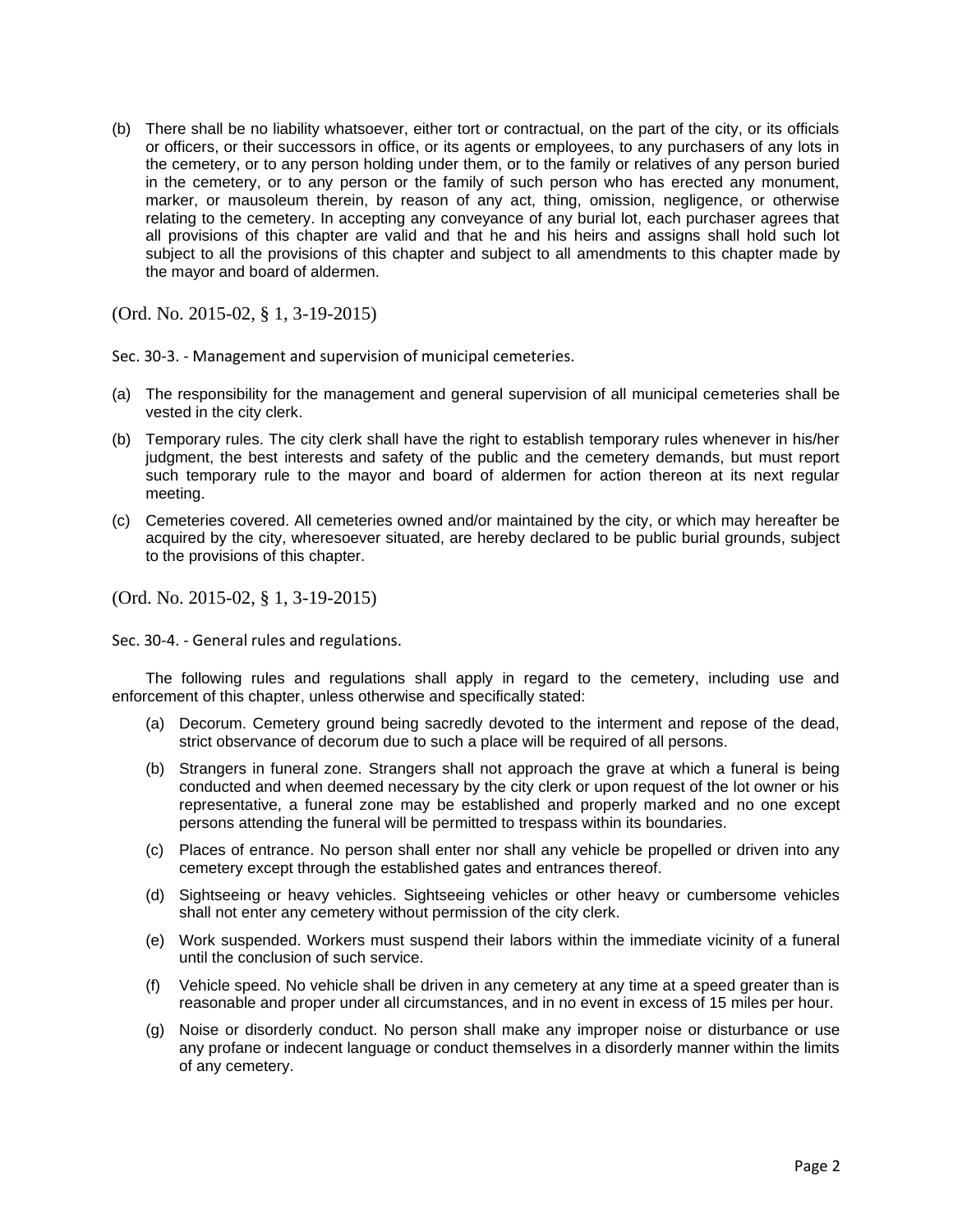- (h) Food or beverages prohibited. No person shall take any refreshments, food or intoxicating beverages of any kind within the boundary of the cemetery, except such food and temperate beverages as may be required by workers engaged therein.
- (i) Trespassing. Walking or driving through cemetery grounds to property or land outside of any cemetery for the purpose of saving time or distance is strictly prohibited.
- (j) Children. Children under the age of 12 shall not be allowed in cemeteries unless accompanied by their parents or other adults, except for the purpose of placing flowers on the grave of a deceased relative or friend or performing any other customary evidence of respect in accordance with their religious principles.
- (k) Animals. No animals shall be allowed in any cemetery except in the confines of a vehicle and must at all times be retained within the confines of the vehicle while the vehicle remains in the cemetery.
- (l) Rubbish. It shall be unlawful for any person to leave or scatter rubbish within the confines of the cemetery.
- (m) Vehicle traffic. No vehicle of any description shall be driven or propelled in the cemetery except upon the portions of the roadways set aside for vehicular traffic or for the purpose of opening a grave.

Sec. 30-5. - Grave site regulations.

- (a) Care reserved. The city reserves the right to enter upon any grave and to perform all work necessary for the care and upkeep of all lots and graves in the cemetery.
- (b) Opening and closing of graves. After a lot has been property identified by the city clerk or a representative thereof and a permit has been issued a grave may be opened and closed by a grave digger as contracted and directed by the funeral home conducting such funeral. Furthermore, the closing of a grave shall include filling and tamping to ensure the least amount of future settling.
- (c) Lot boundaries. A city employee designates the corners of the lot purchased clearly prior to burial therein, and no lot owner shall encroach upon another lot.
- (d) Grave mounds. No grave mounds shall be permitted and graves shall be leveled with the lawn as soon as settling is complete.
- (e) Location of grave. No grave shall be placed so as to have an irregular appearance with graves on the same or adjoining lots.
- (f) Fences, railings, walls, enclosures prohibited. No fence, railing, coping, curb, wall, wall hedge or enclosure of any kind shall be located around or on any lot or grave site. The city reserves the right to remove any of these items without notice and no responsibility for the return to owner will be assumed.
- (g) Existing wall enclosures. Any deteriorated or unsightly wall enclosure shall be the perpetual responsibility of the certificate or deed owner for removal or repair. The city reserves the right to remove any wall or fragments without notice to the owner, if deemed that the wall is deteriorated and unsightly and/or prevents the city from performing routine maintenance.
- (h) All grave sites must be covered with grass. It is expressly prohibited to outline a grave site with any material such as brick, brick stones, pebbles, gravel, landscape materials, etc.
- (i) No objects are allowed on graves. All objects or forms of decoration will be removed from gravesites without notice and with no responsibility for return to the owner; this includes trees, shrubs, plantings, flags, statuary, toys, cans, ornaments, all glass, crockery, Styrofoam, balloons, and any similar items.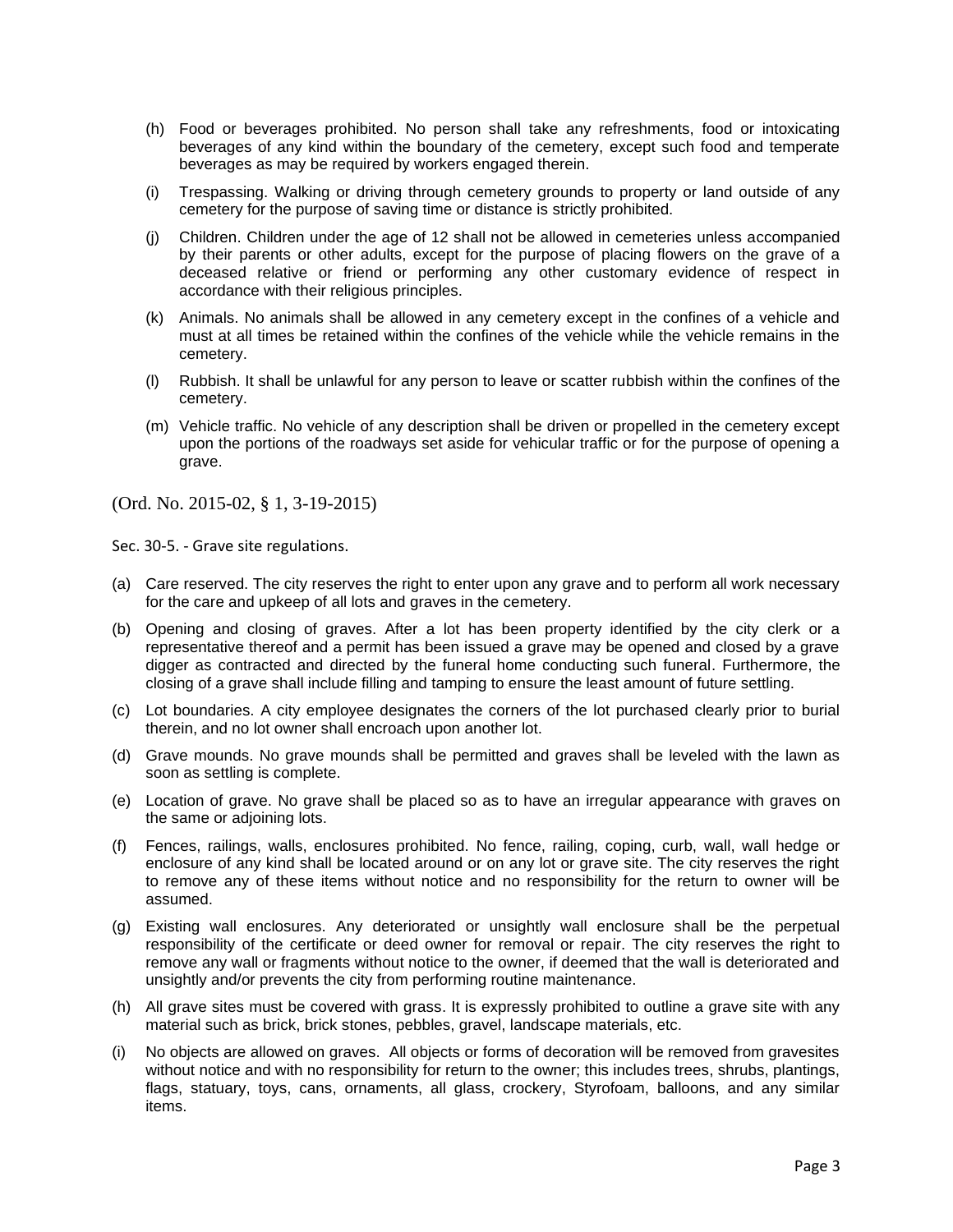- (j) No grave site shall be illuminated by any means. No lighting fixtures may be installed on a grave site, this includes staked solar lights or battery powered lights.
- (k) No one shall plant any plants, flowers or trees on a grave site.
- (l) Memorial flags are defined as the American Flag with a staff of no more than 30 inches, and a flag no larger than 12 inches by 18 inches (12"X18"). Memorial flags are allowed to be placed one week before and must be removed no later than two weeks after the following holidays: Memorial Day, July 4th, and Veteran's Day.
- (m) Restricted use. Lots shall not be used for any purpose other than a place for the remains of human bodies or human cremains.
- (n) Mausoleums. The construction or placing of mausoleums upon lots in the cemetery shall not be permitted.

(Ord. No. 2015-02, § 1, 3-19-2015) Updated 3/18/2021

Sec. 30-6. - Flowers, trees and shrubbery.

- (a) Any flowers, plants, or flora that become wilted and/or faded, may be removed by the city or its representatives.
- (b) Artificial and fresh floral arrangements are permitted provided they are in a vase that is permanently mounted on the monument or memorial. One (1) stand-alone staked vase is permitted at a grave site with the absence of a monument or where a flat in-ground monument is present. Any vase containing a floral arrangement that becomes unsightly may be removed by the City or its representatives. Under no circumstances may vases of glass, porcelain, or similar substances be placed at a gravesite. Saddle arrangements on monuments are acceptable.
- (c) Freestanding hangers, brackets and other materials used for hanging plants, flowers or flags are not allowed. Wreaths or other similar religious items as customarily used during the Christmas/holiday season are permitted at a grave site if staked, mounted on an easel or stand, and no larger than 30 inches. Wreaths or other similar religious items will only be permitted during the Christmas/holiday season from Thanksgiving through January 10 and will be removed by the City of its representatives thereafter.
- (d) The city is not responsible for loss, theft, or damage of any type of floral arrangement and/or container placed within the cemetery.
- (e) Trimming trees and shrubbery. If any trees or shrubbery situated upon any lot, which by means of their roots, branches or otherwise, become detrimental to the adjacent lots or roadways of the cemeteries, or are unsightly or inconvenient to pedestrians or vehicles, it shall be the right and duty of the city to enter the lot and remove, cut back or trim such trees or shrubbery.
- (f) Protection to flowers, trees, shrubs. No person shall cut, remove, injure or carry away any flowers, shrubs, trees, plants, vines or any growing thing in or from the cemetery.

(Ord. No. 2015-02, § 1, 3-19-2015) Updated 3/18/2021, 12/16/2021

Sec. 30-7. - Interments.

- (a) Interments in the Liberty Hill Cemetery shall be classified in two ways:
	- (1) Burial in a casket and vault.
	- (2) Burial of cremains.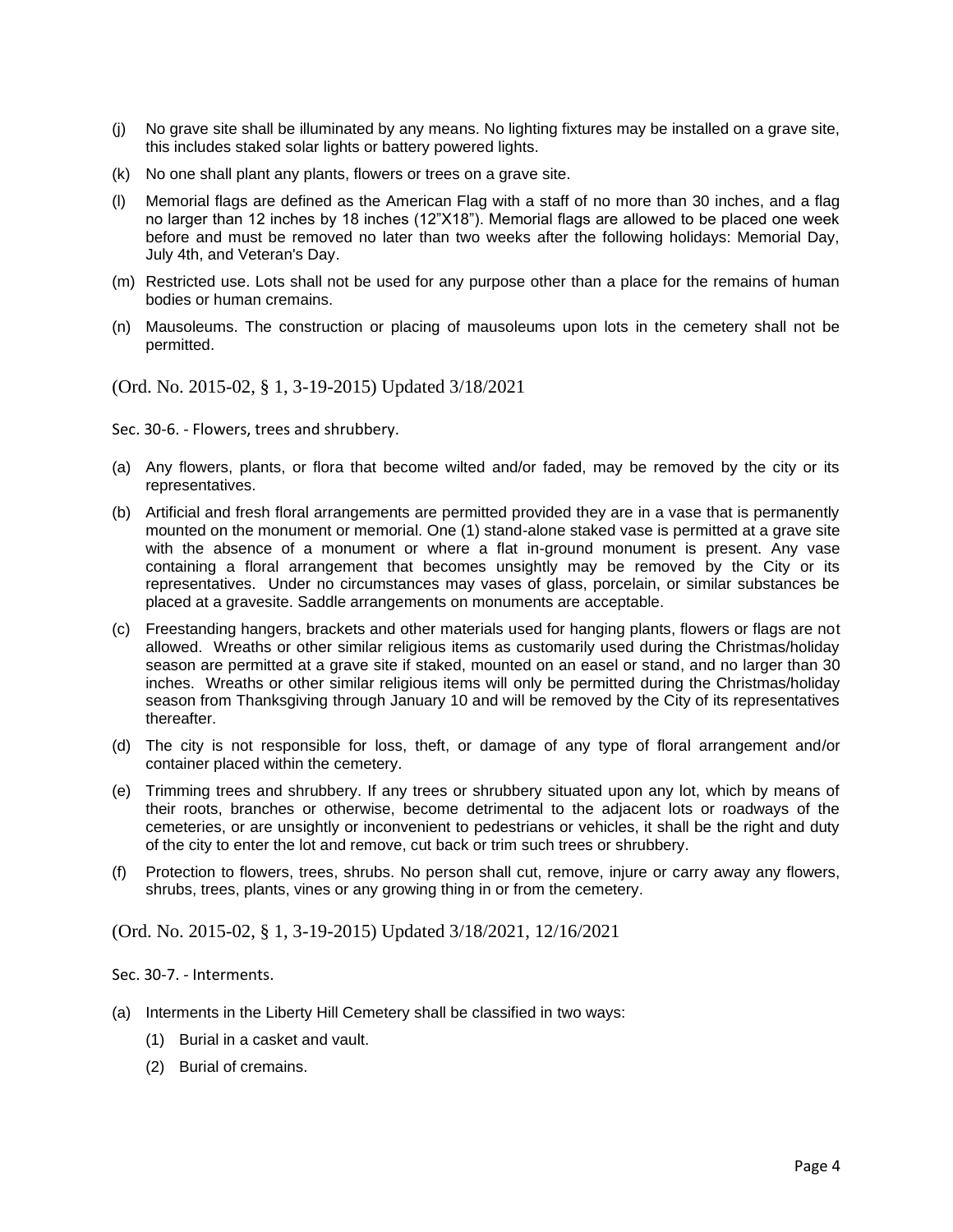- (b) Interment in casket and vault. Only one person shall be buried in a grave site. No casket shall be placed in a grave without the use of a vault as defined in section 30-1.
- (c) Interment cremations. Up to four cremains shall be permitted in one grave site. Cremains may, but are not required, to be placed in an urn or vault. Cremains shall be buried and not scattered.
- (d) Interment or burial permit required. No interment shall be permitted without a permit as required by law. This permit shall be issued by the city clerk or a designee.
- (e) Interment or burial permit fees. Payment of interment or burial permit fees are paid to the city clerk at the time of issuance of the burial permit. Interment or burial permit fees shall be as set by resolution of the mayor and board of aldermen.
- (f) Notice of funeral. Notice of funeral, with identification of the grave, must be furnished to the city clerk within a reasonable time or in advance of the interment.
- (g) Control of funerals. All funerals and interments in any cemetery shall be under the direction of the funeral home director. The funeral home director is solely responsible to make sure that all permits are issued by the city and that the grave is properly dug, in the correct location, and the grave properly filled after burial.
- (h) Errors. In the event an error is committed in the interment of the remains of any person, the city reserves the right to remove and reinter the remains in a vacant grave site of equal value and similar location within the cemetery, as may be substituted and conveyed in lieu of the mistaken property. The party who committed the error in opening the grave shall be responsible for all said costs. Under no circumstances will the city assume responsibility for errors in opening graves.

Sec. 30-8. - Disinterment.

- (a) Disinterment. The city holds that a lot or grave once used for burial thereby becomes sacred ground and the city shall refuse to allow the body buried therein to be disinterred by court order and the city reserves the right to refuse any such request except that of a court order.
- (b) Funeral directors or a representative must be present for disinterment.

(Ord. No. 2015-02, § 1, 3-19-2015)

Sec. 30-9. - Monuments or headstones.

- (a) Monuments or headstones. A monument or headstone should be designed with reference to the location in which it is to be placed, consideration being given to the number, size and character of monuments standing near it. Such monuments or headstones shall be constructed out of cut stone or real bronze, and no limestone, sandstone or any artificial material will be permitted. All foundations shall be built of solid masonry and shall be at least as wide as long as the base stone resting upon it and must not project above the surface of the ground. Foundations for monuments and headstones shall be of a sufficient size to carry the load of the headstone or monuments. The city reserves the right to place an identification marker on any lot until such time that a permanent monument or headstone is placed.
- (b) Monument with multiple cremains. For a grave site with multiple "up to four" cremains, there shall be only one above ground monument containing names of the cremains or individual flush ground "markers" of the cremains.
- (c) The city is not responsible for the condition or maintenance of headstones placed at grave sites within the cemetery.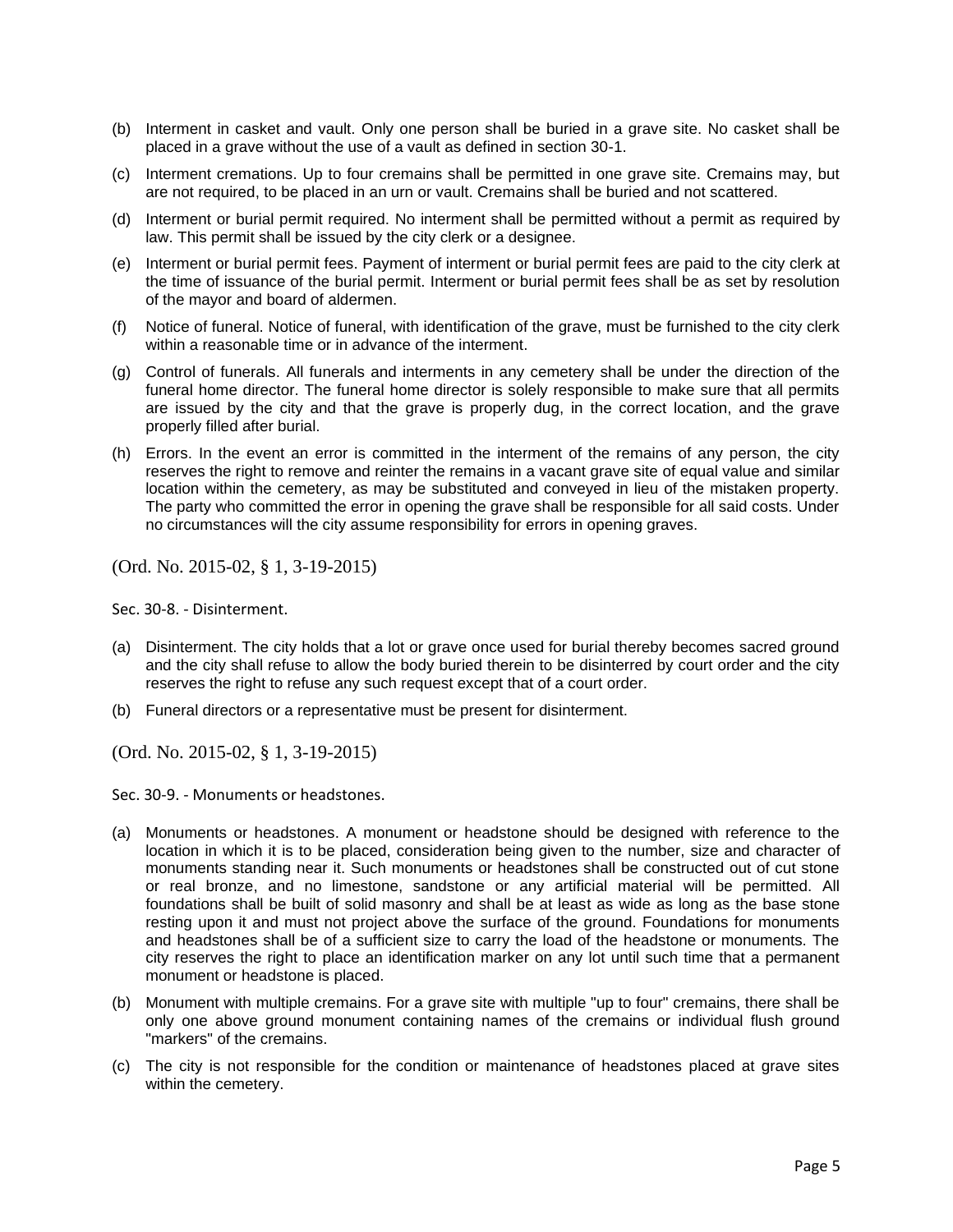- (d) The city reserves the right to order any removal of any headstone or monument that contains any inappropriate or profane language.
- (e) Protection to markers, monuments, headstones or cemeteries. No person shall deface, injure, disturb, mark or write upon any marker, monument, headstone, fence or structure in the cemetery. In addition, no person shall disturb, deface, alter, or disrespect or injure any cemetery plot, casket, marker, or any other area within the boundary of the cemetery.

Sec. 30-10. - Certificate of burial rights.

- (a) Sale of burial rights in a lot. Purchase of burial rights in lots in cemeteries shall be made from the city clerk and the purchasers shall acquire only the privilege or right to make interments in the lot so purchased.
- (b) Persons holding certificates evidencing burial rights within the cemetery shall possess burial rights only to such cemetery lot but title to the burial lot shall remain in the city.
- (c) Burial rights for grave sites sold shall only be in Sections B, D, E, and F of the Liberty Hill Cemetery.
- (d) Certificates of burial rights shall be issued by the city clerk upon payment of such fee as may, from time to time, be established by the mayor and board of aldermen. The certificate shall be in a form to be prescribed by the city clerk, subject to approval by the city attorney.
- (e) The city clerk shall keep such records as are necessary to properly identify the holders of burial rights.
- (f) If a certificate is lost, misplaced or destroyed and a replacement therefore is requested, the party requesting it may be required to furnish a bond and/or hold harmless agreement protecting the city from the consequences of such reissuance. The replacement certificate shall be appropriately designated as such.
- (g) Contents of certificate of burial rights.
	- (1) Certificate of burial rights shall bear the name of the owner or owners, lot number, number of graves, legal description, sum of payment, name of cemetery and such other information as may be necessary and shall be signed by the city clerk.
- (h) Transfer of certificates of burial rights. Burial rights shall be transferable and upon presentment of proper evidence of a lawful transfer, the city clerk may issue a new certificate.
	- (1) Transfer by court order. In the absence of a written order to the contrary, the city will after the owner's death, honor a transfer of ownership by court order when presented for record to the city clerk.
	- (2) Transfer by affidavit of descent. In cases where the owner is deceased and there is no estate to be probated, the heirs of the deceased shall submit an affidavit of descent to the city clerk, and upon submission of satisfactory evidence, approved by the city attorney, the clerk shall attached said affidavit to the corresponding certificate of burial rights on file for future reference.
- (i) Lot prices. Payment for lots in city cemeteries shall be made to the city clerk. Lot prices shall be as set by resolution of the mayor and board of aldermen.
- (j) Deposit of sales funds. All money received by the city clerk for the sale of lots in the city cemetery shall be deposited into the general fund.